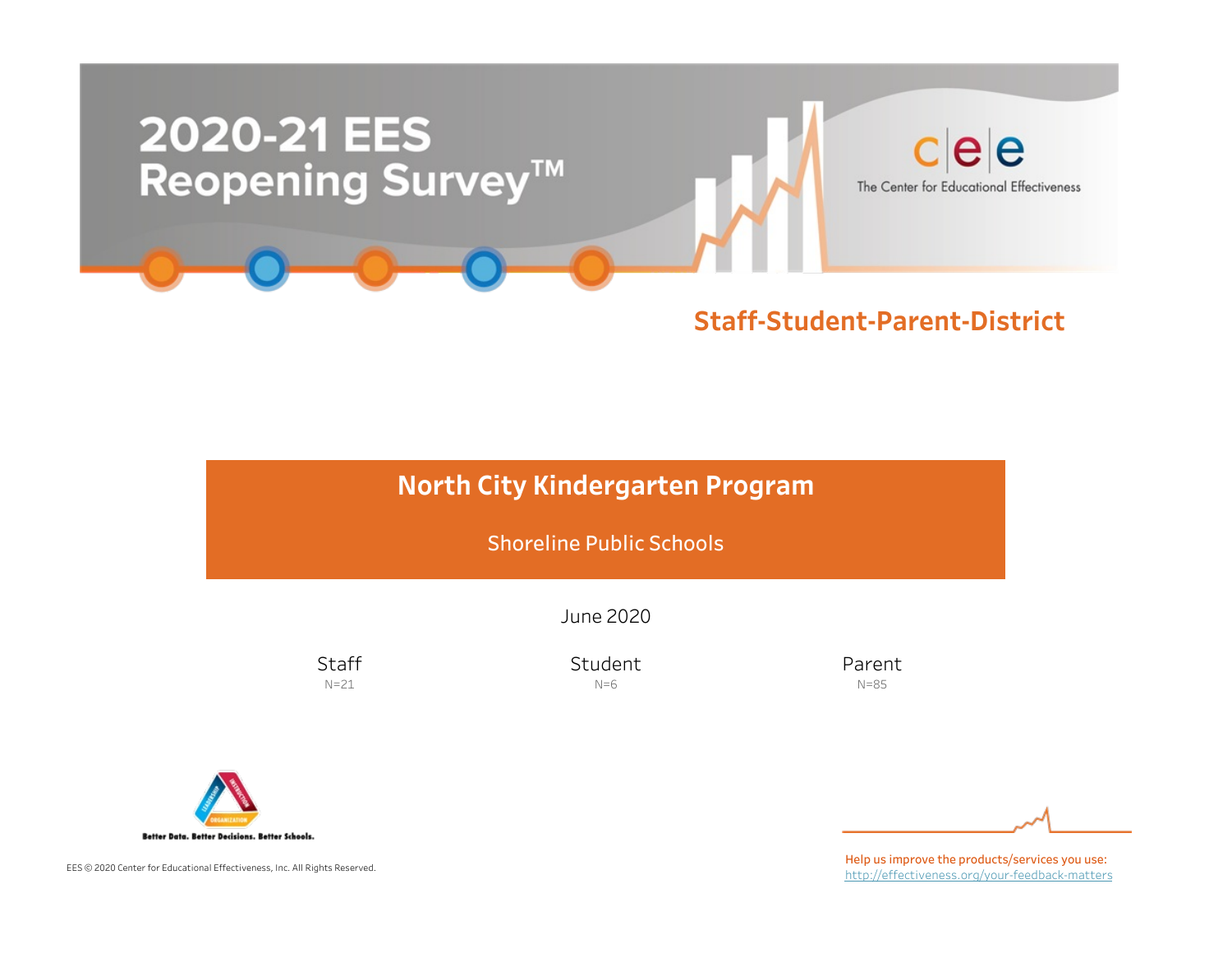## O Safe and Supportive Learning Environment North City Kindergarten Program

# What is the most pressing need for you and your child this Fall?

|                                      |         |     | Ranked 1st Ranked 2nd Ranked 3rd Ranked 4th Ranked 5th |     |     |     |
|--------------------------------------|---------|-----|--------------------------------------------------------|-----|-----|-----|
| In-person, teacher-lead instruction  | Student |     | 50%                                                    |     |     |     |
|                                      | Parent  | 51% | 20%                                                    | 11% | 1%  |     |
| Being with adults that care about me | Student |     |                                                        | 17% |     | 17% |
| Emotional support / counseling       | Parent  | 2%  | 12%                                                    | 22% | 11% | 35% |
| Being with my friends                | Student | 33% |                                                        | 17% |     |     |
| Socialization with other students    | Parent  | 26% | 45%                                                    | 6%  | 5%  | 1%  |
| Elective classes (art, music, etc.)  | Student | 17% |                                                        |     |     | 17% |
|                                      | Parent  |     | 4%                                                     | 22% | 36% | 20% |
| Athletics and activities             | Student |     |                                                        |     | 33% |     |
|                                      | Parent  | 4%  | 2%                                                     | 21% | 29% | 26% |

0% 100% 100% 100% 100% Percent of Respondents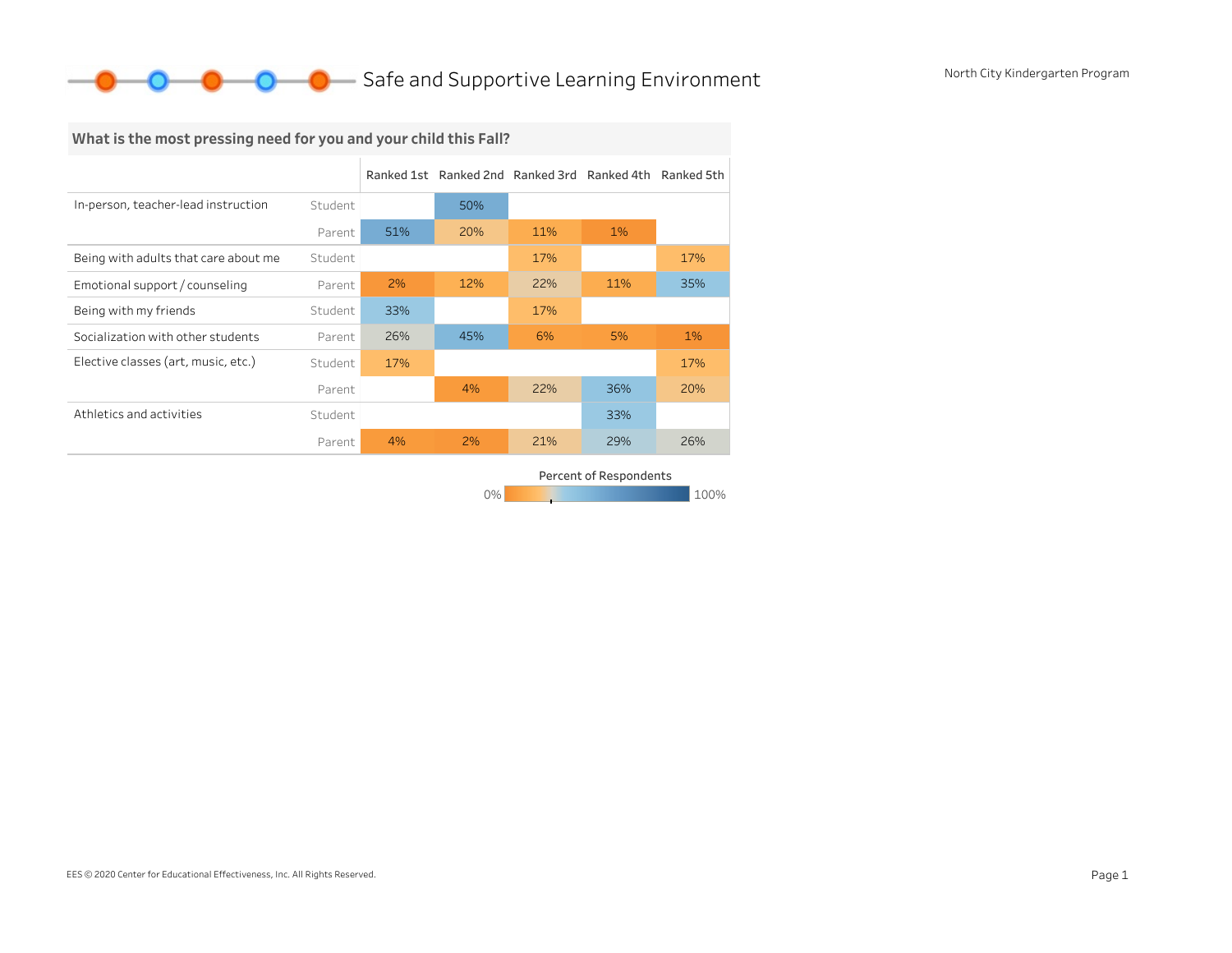

#### What is most needed for staff and students to return to in-person school?

Total Needed/Not Needed

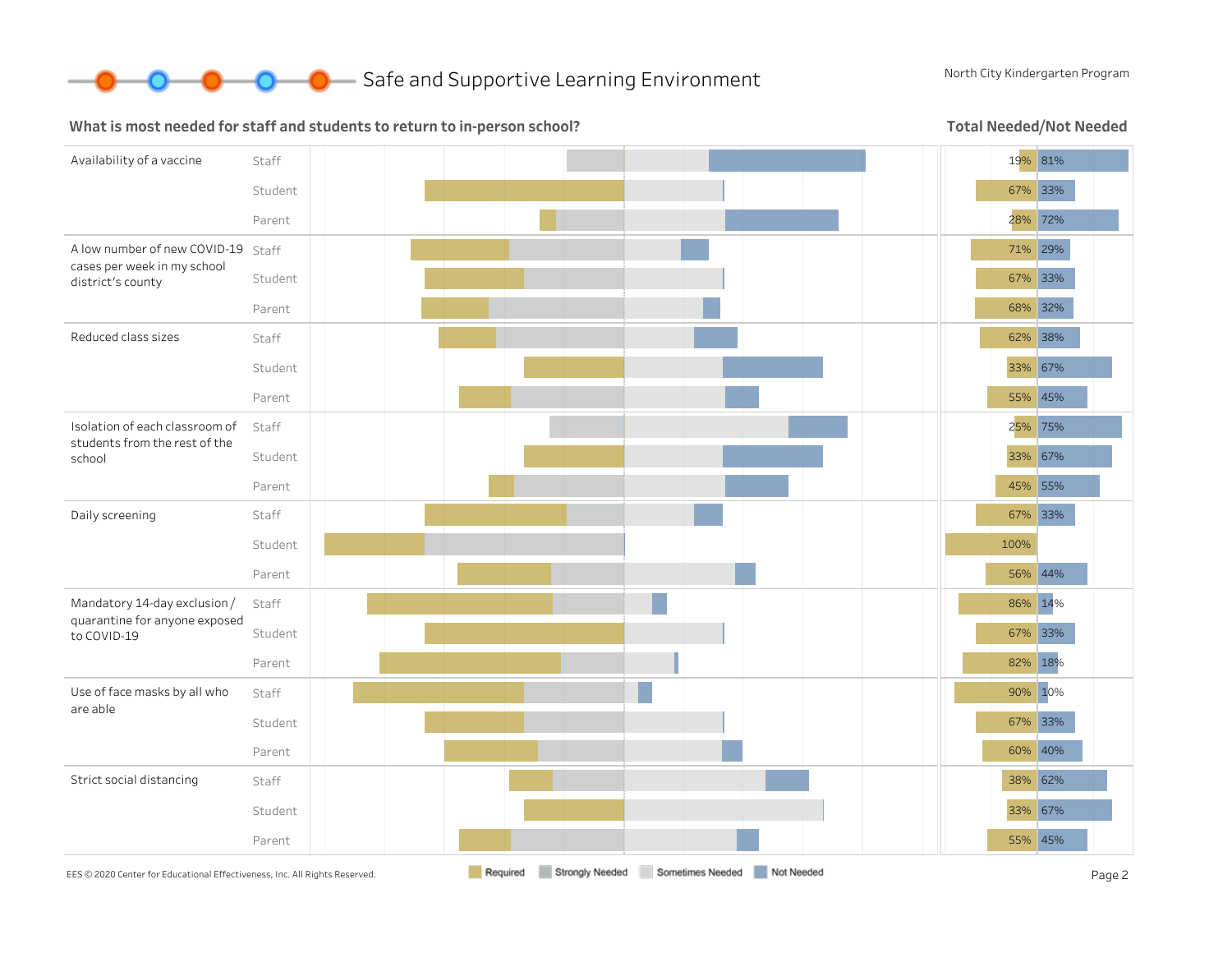

#### Exposure to students Staff Student Parent Exposure to staff Staff Student Parent Exposure to visitors/ volunteers Staff Student Parent Inability to maintain distancing Staff Student Parent Possible surface contamination Staff Student Parent Availability of hand sanitizer Staff Student Parent Frequency of hand washing Staff Student Parent Drinking fountains / access to water Staff Student Parent Food handling Staff Student Parent 29% 71% 67% 33% 41% 59% 29% 71% 67% 33% 35% 65% 55% 45% 67% 33% 46% 54% 45% 55% 67% 33% 48% 52% 20% 80% 75% 25% 31% 69% 50% 50% 50% 50% 39% 61% 50% 50% 50% 50% 56% 44% 40% 60% 33% 67% 39% 61% 30% 70% 33% 67% 24% 76% EES©2020 Center for Educational Effectiveness, Inc. All Rights Reserved. **Page 3 Extremely Extremely Page 2 Page 3 Concerned Concerned Concerned Concerned Concerned Concerned Concerned Concerned**

What is the greatest concern about returning to school?

Total Concerned/Not Concerned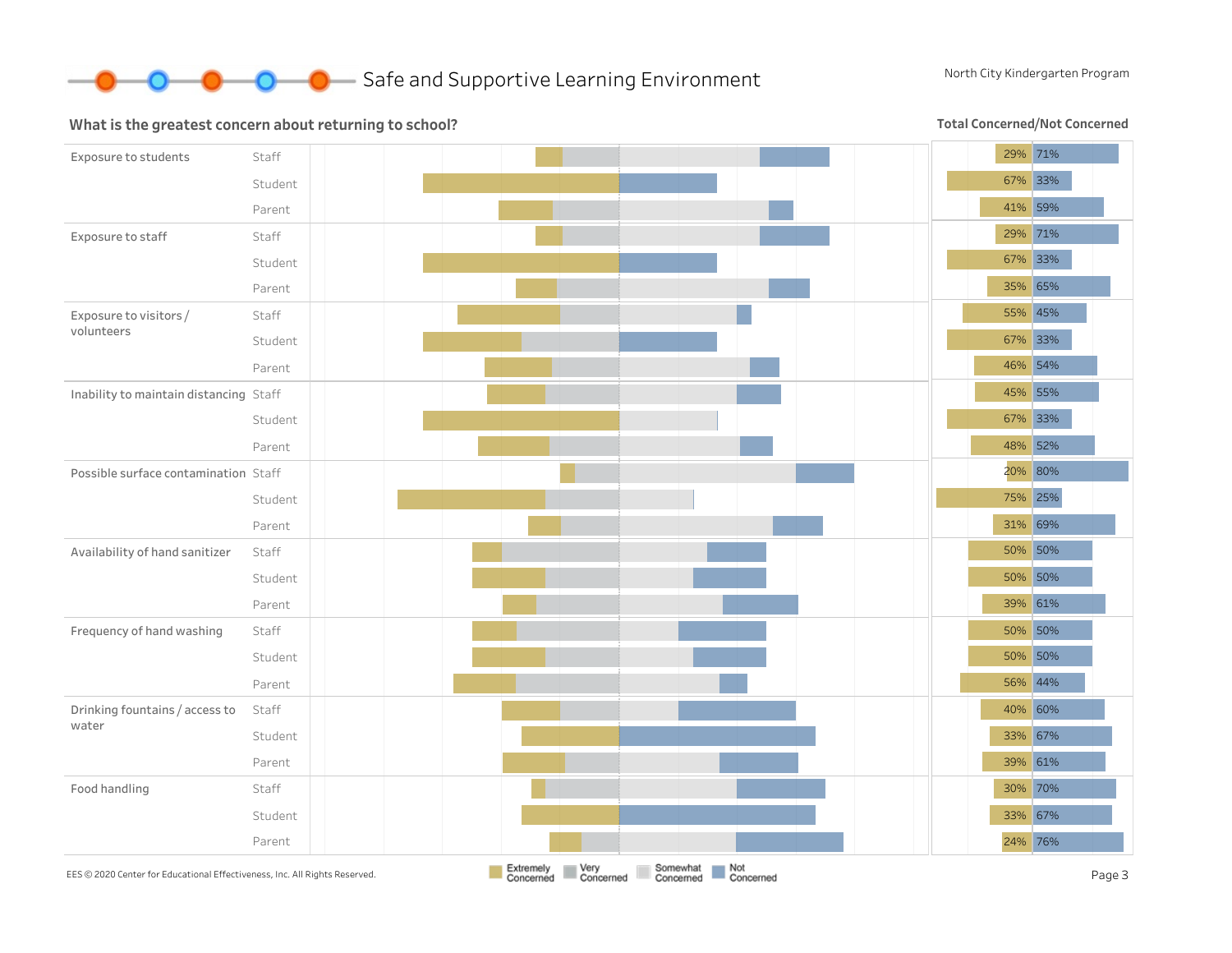### **O** Teaching and Learning: Time Management North City Kindergarten Program

What helped with time management during distance learning? Blue represents highest responses.

|                                                                        | <b>Staff</b>   | Student        | Parent         |
|------------------------------------------------------------------------|----------------|----------------|----------------|
| Call or text due date reminder                                         | 1              |                | $\mathbf 1$    |
| Call or text general check in                                          | $\overline{c}$ |                | 3              |
| Daily learning plan provided by teacher                                |                | $\overline{1}$ | 18             |
| Email due date reminder                                                | $\overline{7}$ | $\mathbf{1}$   | 11             |
| Email general check in                                                 | 7              |                | 18             |
| Email virtual meeting reminder                                         | 9              | $\mathbf{1}$   | 27             |
| Having a single contact person from school                             | $\overline{c}$ |                | 8              |
| Learning Management Systems (i.e. Google<br>Classroom, Canvas, SeeSaw) | 8              | $\mathbf{1}$   | 50             |
| My own digital calendar                                                | 9              | $\mathbf{1}$   | 19             |
| My own paper calendar                                                  | 8              |                | 14             |
| Other                                                                  |                | 3              | $\overline{c}$ |
| Regular email from teacher                                             | 6              | $\mathbf{1}$   | 59             |
| Weekly learning plan provided by teacher                               | 9              | $\overline{2}$ | 44             |





EES©2020CenterforEducationalEffectiveness,Inc.AllRightsReserved. Page4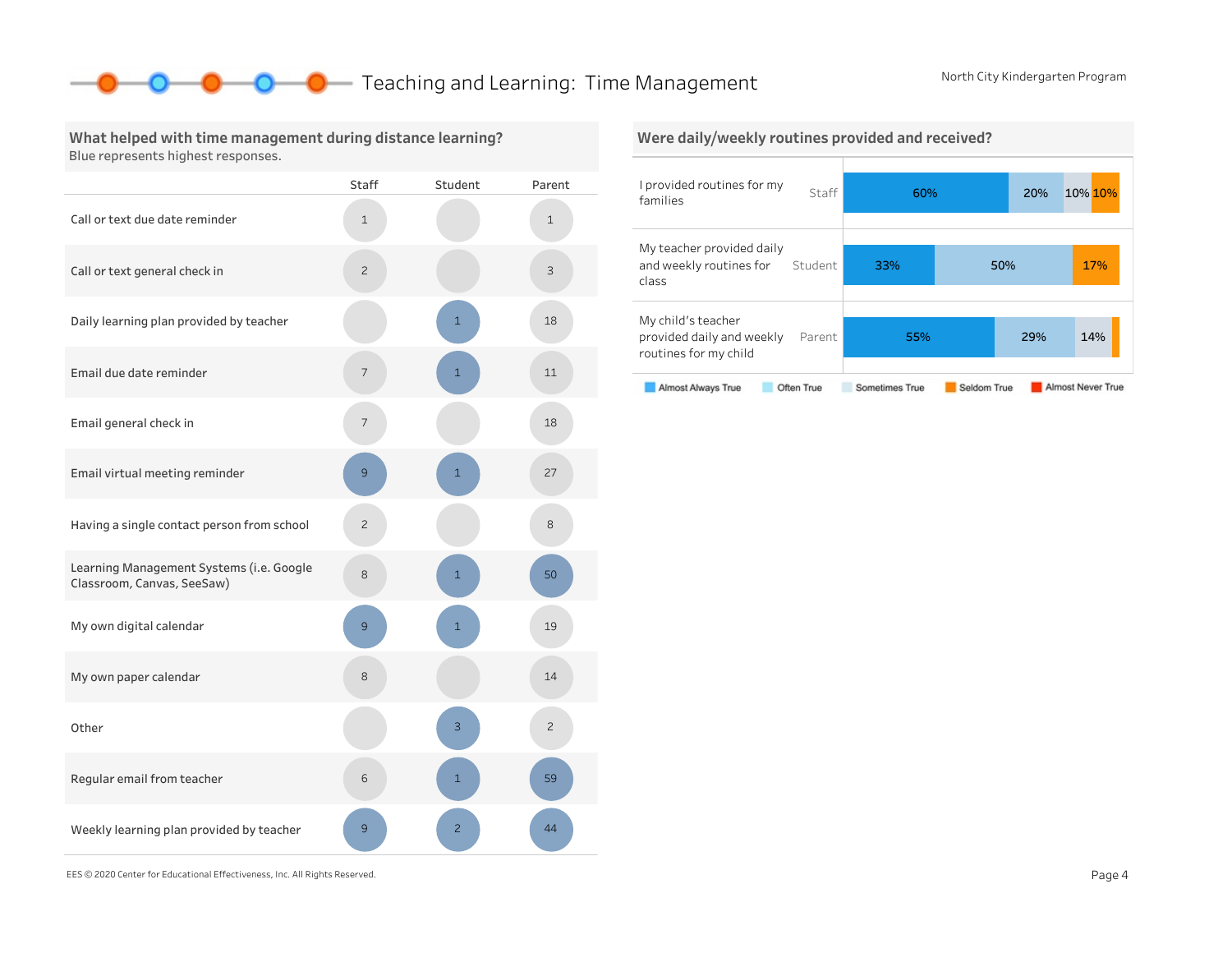### **O** Teaching and Learning: Learning Tools North City Kindergarten Program



Were there Learning Tools that did not work



What Learning Tools did not work well? Gold represents highest responses.



EES © 2020 Center for Educational Effectiveness, Inc. All Rights Reserved. **Page 5** Page 5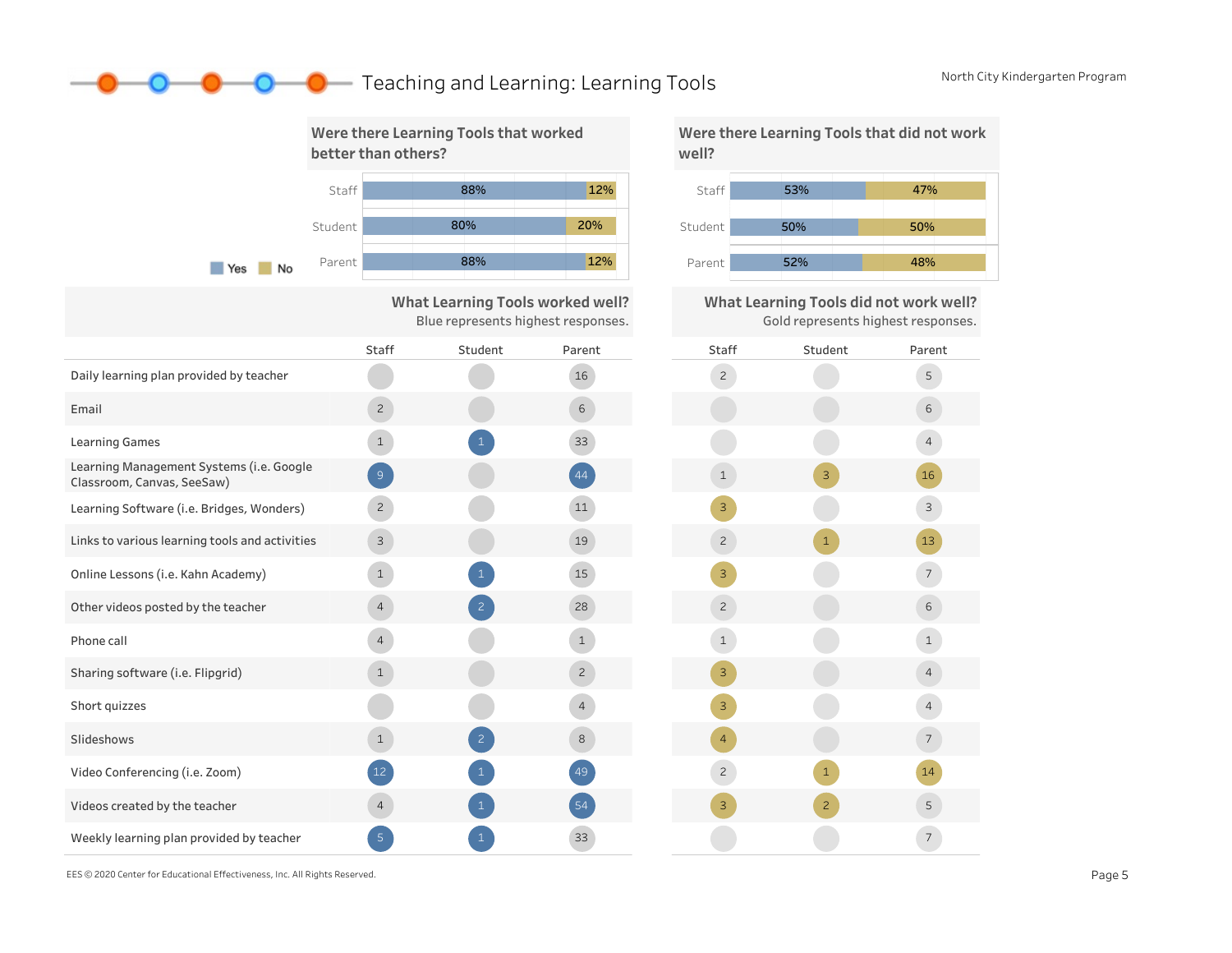# **O** Roth City Kindergarten Program

Did our parents receive the information they needed to support student learning?



#### How effective was our instruction around learning targets?

| I understood the learning<br>goals for my child's<br>lessons       | Parent | 38% | 31% | 21%            |  |
|--------------------------------------------------------------------|--------|-----|-----|----------------|--|
| I focused on the essential                                         |        |     |     |                |  |
| standards and learning<br>targets from each unit of<br>instruction | Staff  | 60% |     | 10% 10%<br>20% |  |

Did our parents access teaching videos to support their child's learning







| What were students' perceptions about the amount of school work |  |
|-----------------------------------------------------------------|--|
| assigned?                                                       |  |

| I had an appropriate<br>amount of school work           | Student | 33% | 33% | 17% | 17%    |
|---------------------------------------------------------|---------|-----|-----|-----|--------|
| My child had an<br>appropriate amount of<br>school work | Parent  | 36% | 21% | 27% | 10% 6% |

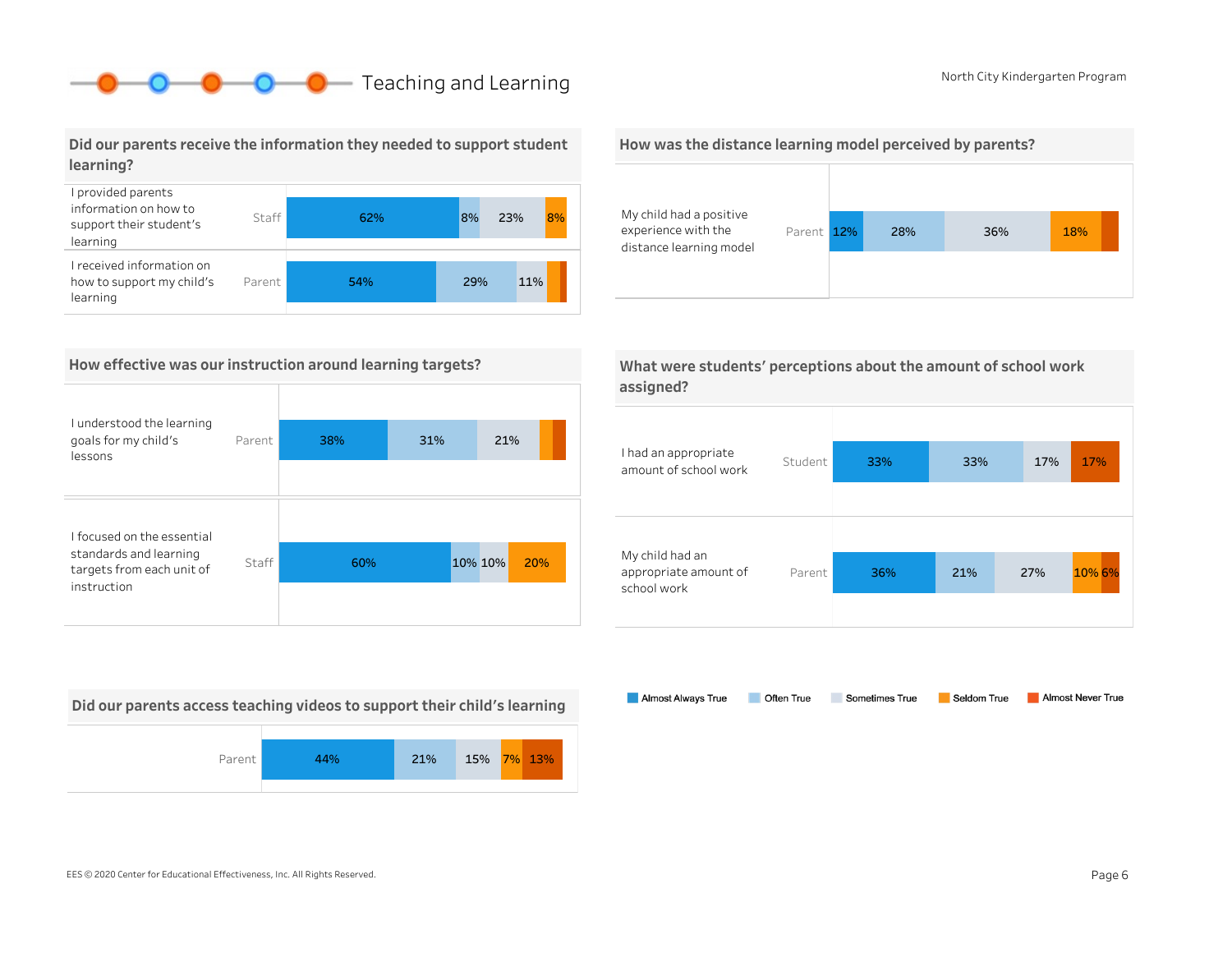# Scheduling and Staffing North City Kindergarten Program

If not all students are able to attend school during the initial reopening, what criteria should be used to select students for in-person learning?

|                                      |         | Ranked<br>1st | Ranked<br>2nd | Ranked<br>3rd | Ranked<br>4th |
|--------------------------------------|---------|---------------|---------------|---------------|---------------|
| Age                                  | Staff   | 48%           | 24%           | 24%           |               |
|                                      | Student | 17%           | 33%           |               | 17%           |
|                                      | Parent  | 22%           | 28%           | 16%           | 14%           |
| <b>Instructional Content</b>         | Staff   |               | 33%           | 33%           | 29%           |
|                                      | Student | 33%           |               | 17%           |               |
|                                      | Parent  | 7%            | 22%           | 44%           | 9%            |
| <b>Student Need</b>                  | Staff   | 48%           | 38%           | 10%           | 5%            |
|                                      | Student | 17%           | 17%           | 17%           |               |
|                                      | Parent  | 45%           | 25%           | 12%           | 1%            |
| Choice / Volunteers                  | Staff   | 5%            | 5%            | 29%           | 62%           |
|                                      | Student |               |               | 17%           | 33%           |
|                                      | Parent  | 9%            | 7%            | 12%           | 55%           |
| Percent of Respondents<br>0%<br>100% |         |               |               |               |               |

#### Return to school in the fall?



Whose ability to return to work is dependent on their child attending school full-time?



Who has issues with childcare if an alternative schedule is implemented at the beginning of the year (such as AM only, alternate days)?



EES © 2020 Center for Educational Effectiveness, Inc. All Rights Reserved. **Page 7** Page 7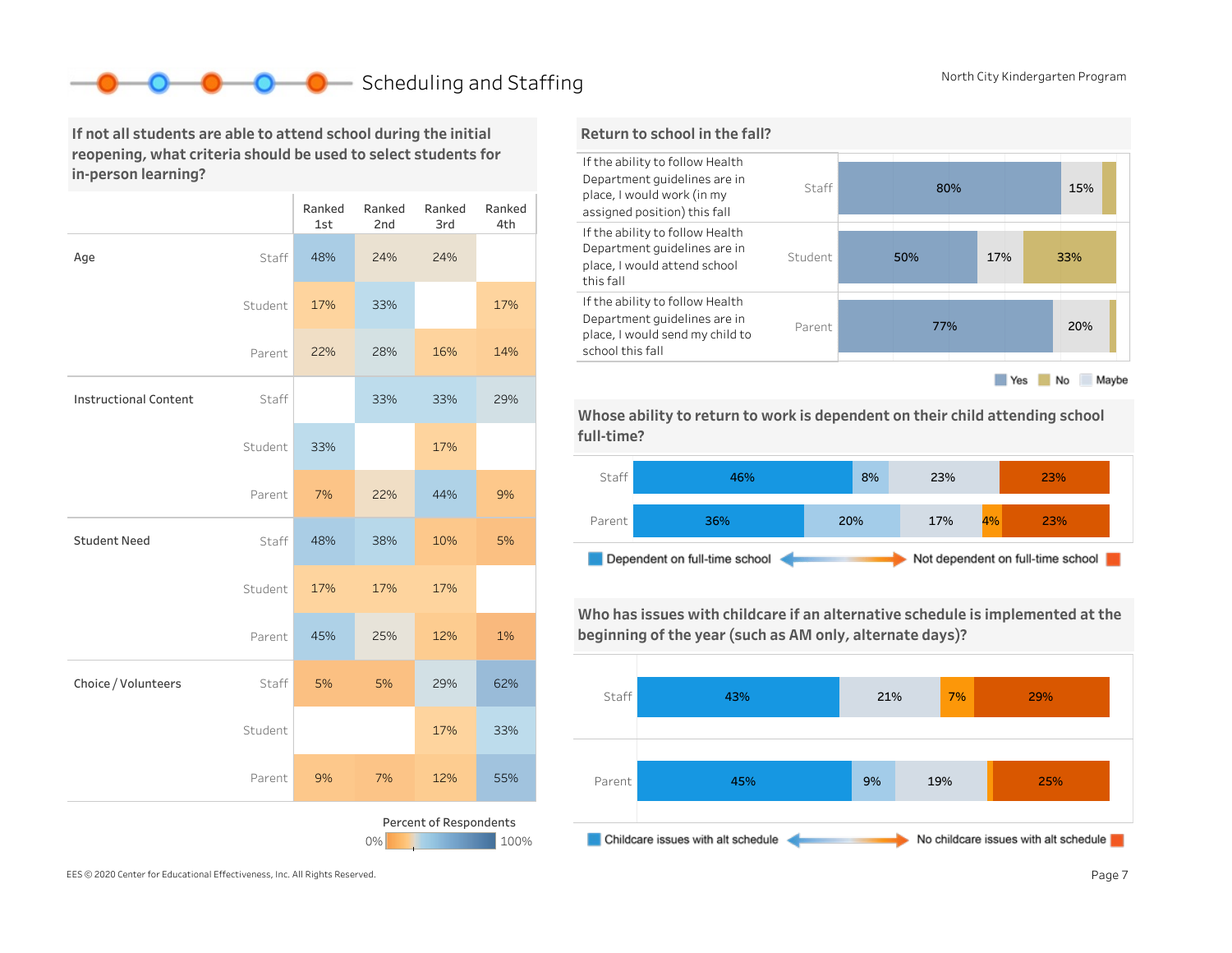**O** O Transportation and Food Service North City Kindergarten Program



#### What was the school meal experience like for students and parents?

#### What percentage of students can get to school without busing?

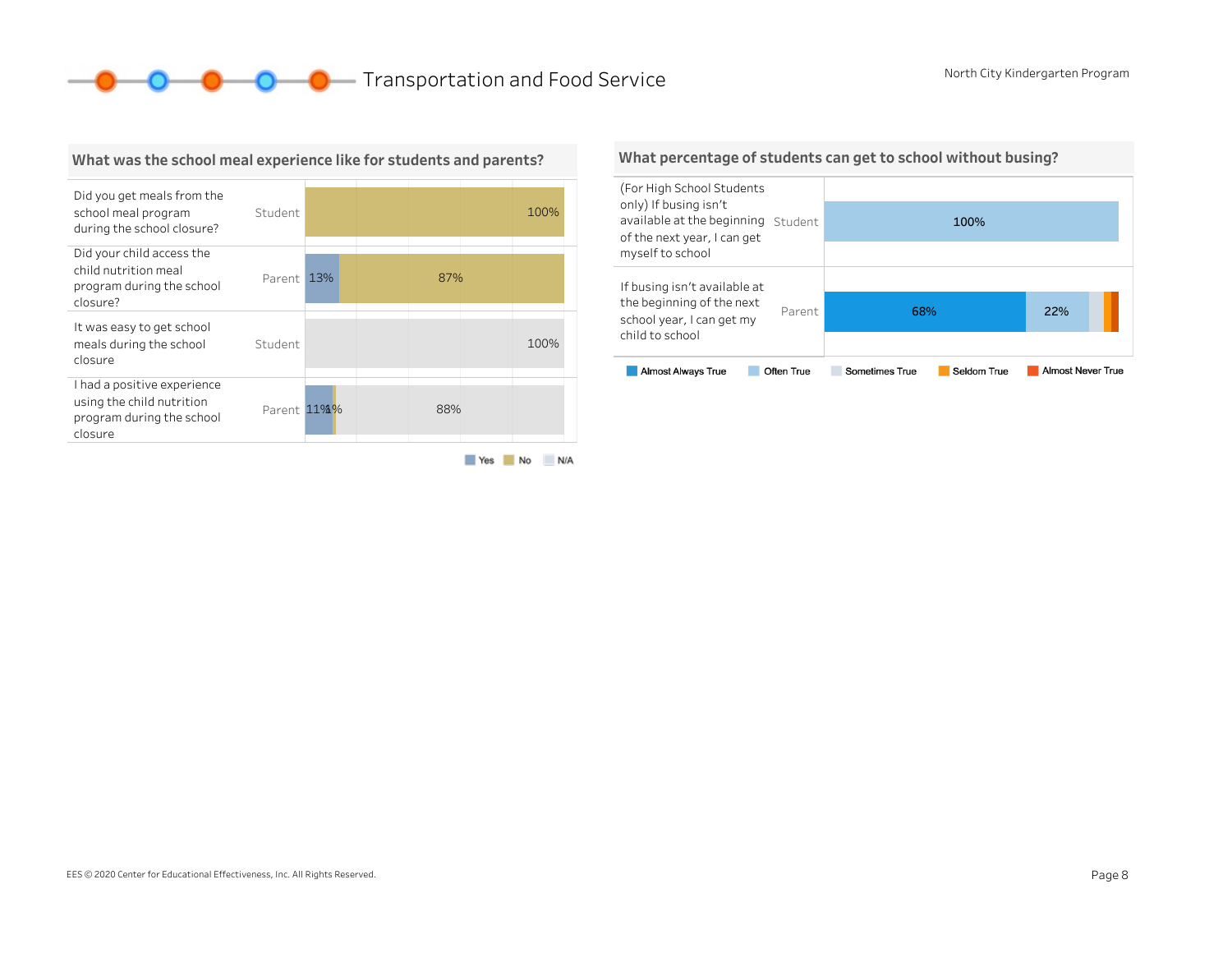### ■ Shoreline Public School Questions North City Kindergarten Program

Do you anticipate your child will need food service support (free/reduced cost meals, weekend food packs)?



Was it easy for you to find your child's assignments?



Are you receiving communication from the school in a language that you understand?



How do you prefer to receive communication from your school or district for general information?

|        | Phone Call | Email | Text Message |
|--------|------------|-------|--------------|
| Parent | ت          | 64    |              |

How do you prefer to receive communication from your school or district for class assignments?

|        | Phone Call | Email | Text Messa | US Mail | <b>Other</b> |
|--------|------------|-------|------------|---------|--------------|
| Parent |            | 61    | ∽<br>-     |         | -            |

If we have home learning in some form in the fall, what would help students be successful? Blue represents highest responses.





If your child received intervention services, how well did those interventions work to support your child's learning?



How well prepared do you feel students are academically for next school year?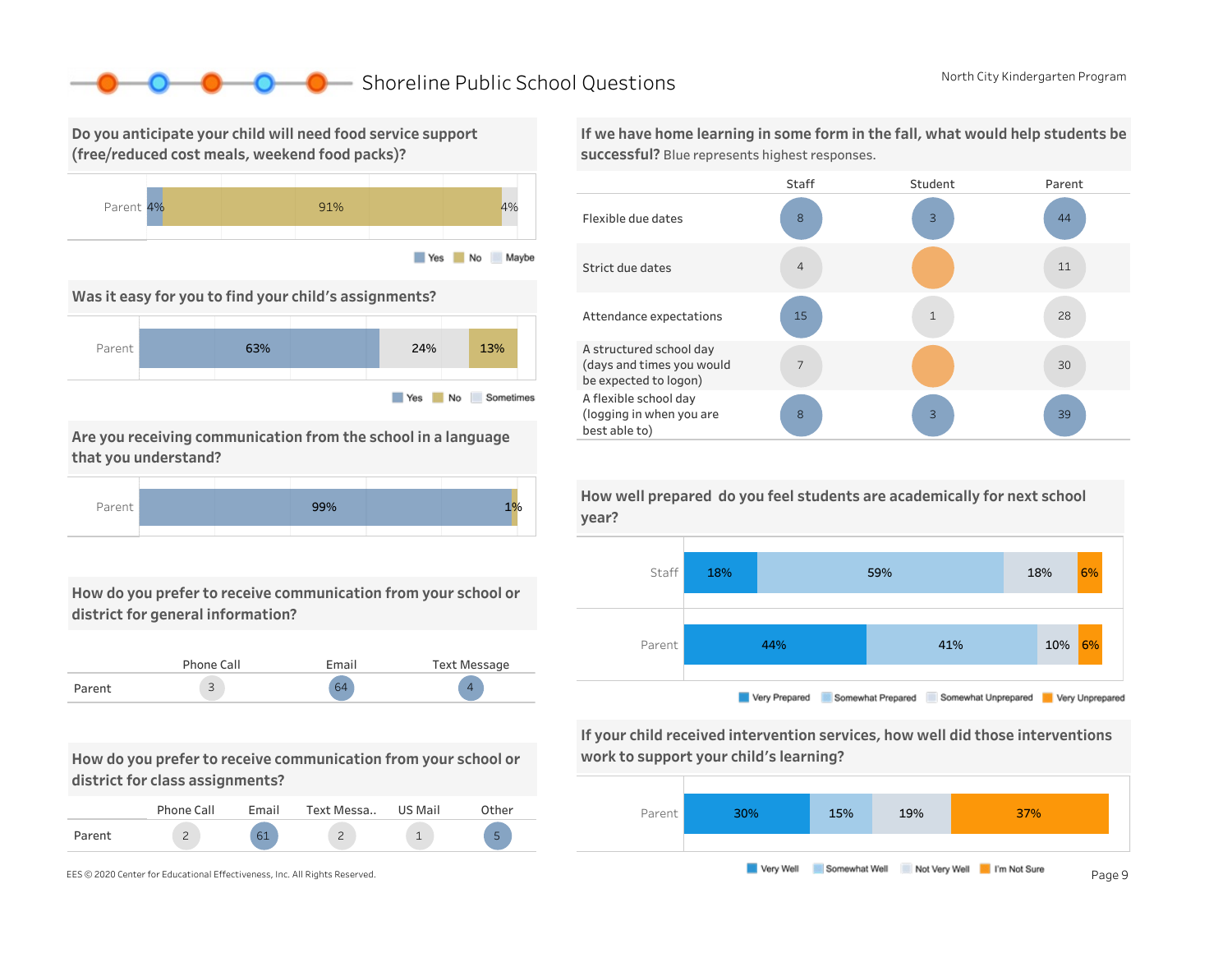Yes No N/A

Staff 63% 88%

### **O** Access and Engagement: Virtual Meetings North City Kindergarten Program



## If students did not attend a virtual meeting/class, did you make What happened if a student missed a virtual meeting?

Frequency of Virtual Class/Group by Responses Blue represents highest responses.

contact with the family or student?

How did virtual meetings address social emotional learning?

| Almost Always True<br>Often True                         |         | Sometimes True |     | Seldom True |     |     | Almost Never True |
|----------------------------------------------------------|---------|----------------|-----|-------------|-----|-----|-------------------|
| Virtual contacts help me<br>feel connected to my stud    | Staff   |                | 67% |             |     | 27% | 7%                |
| Virtual contacts help me<br>feel connected to my teac    | Student |                |     | 83%         |     |     | 17%               |
| Virtual contacts helped my<br>child feel connected to th | Parent  |                |     | 92%         |     |     | 8%                |
| Virtual contacts help me<br>feel connected to my stud    | Parent  |                |     | 87%         |     |     | 9%                |
|                                                          |         |                |     |             | Yes | No  | N/A               |

#### Staff Student Parent Lessthanonceaweek 1-2times/week 3-4times/week Everyday **4** and 4 and 4 and 4 and 4 and 4 and 4 and 4 and 4 and 4 and 4 and 4 and 4 and 4 and 4 and 4 and 4 and 4 and 4 and 4 and 4 and 4 and 4 and 4 and 4 and 4 and 4 and 4 and 4 and 4 and 4 and 4 and 4 and 4 and 4 and 4 9 1 4 7 2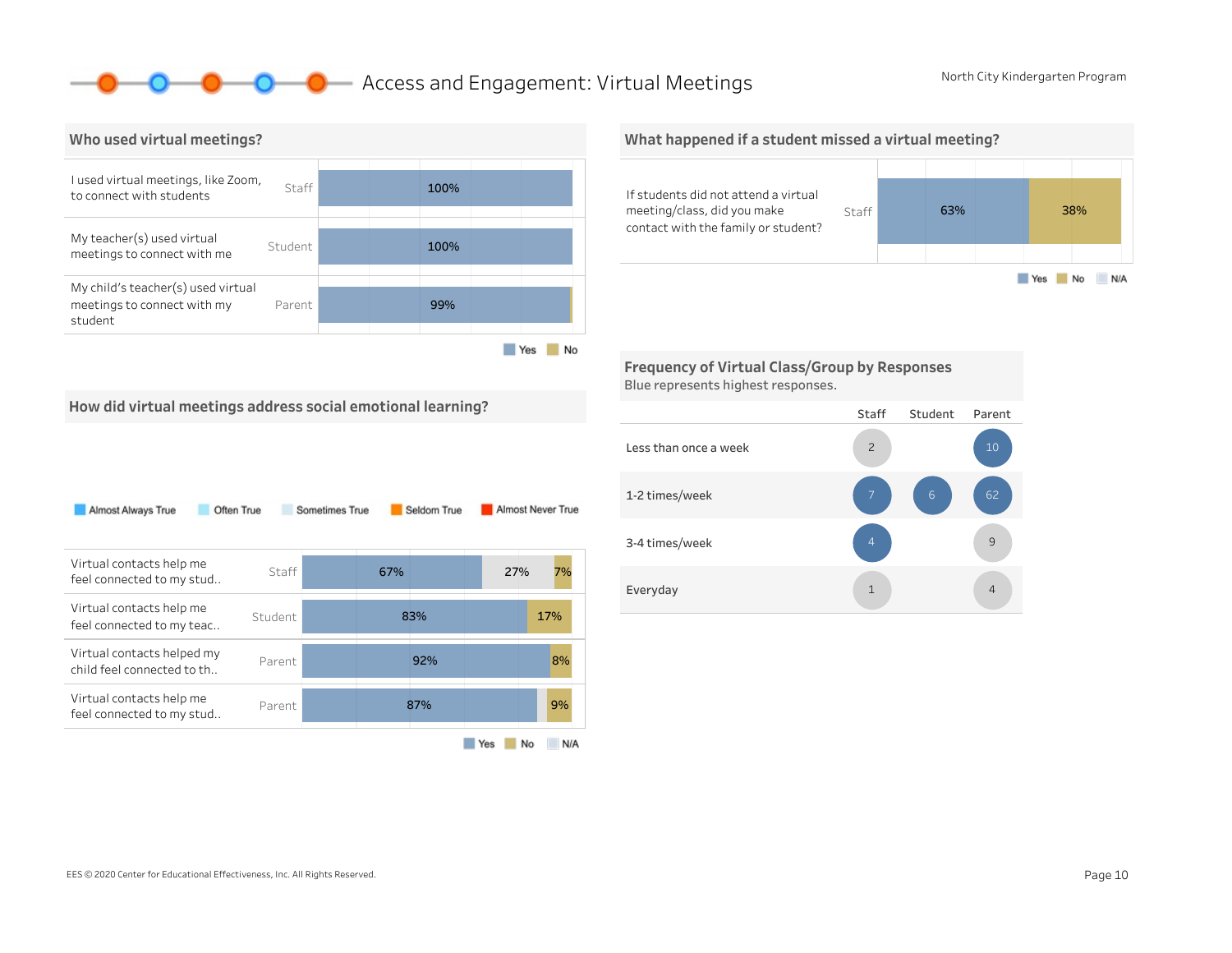# **OCOO** Access and Engagement North City Kindergarten Program





### Who accessed the district's COVID-19 online resources?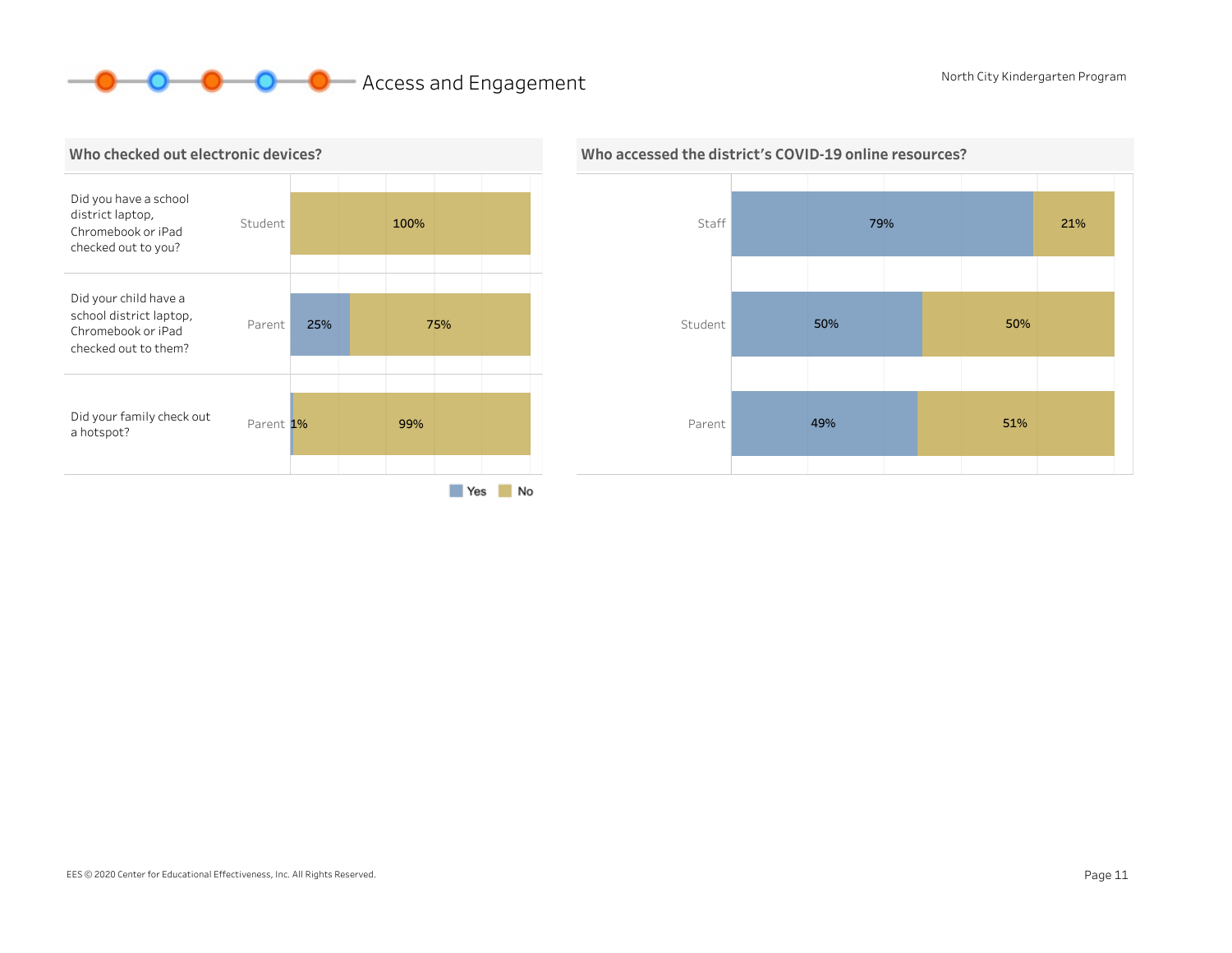



| Level                   |  |  |
|-------------------------|--|--|
|                         |  |  |
| Elementary   19 (90.5%) |  |  |
| $K-12$   2 (9.5%)       |  |  |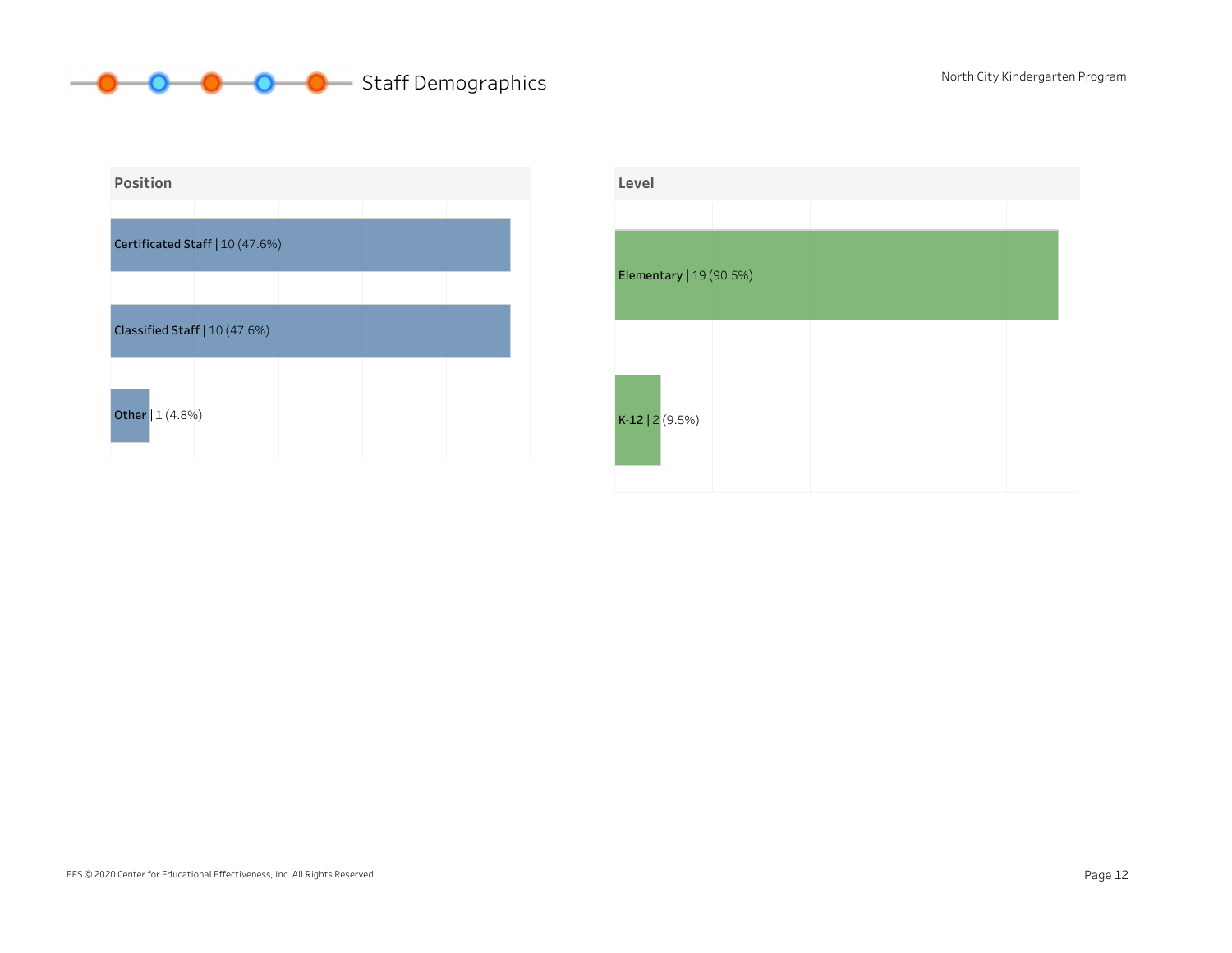# O O Student Demographics North City Kindergarten Program